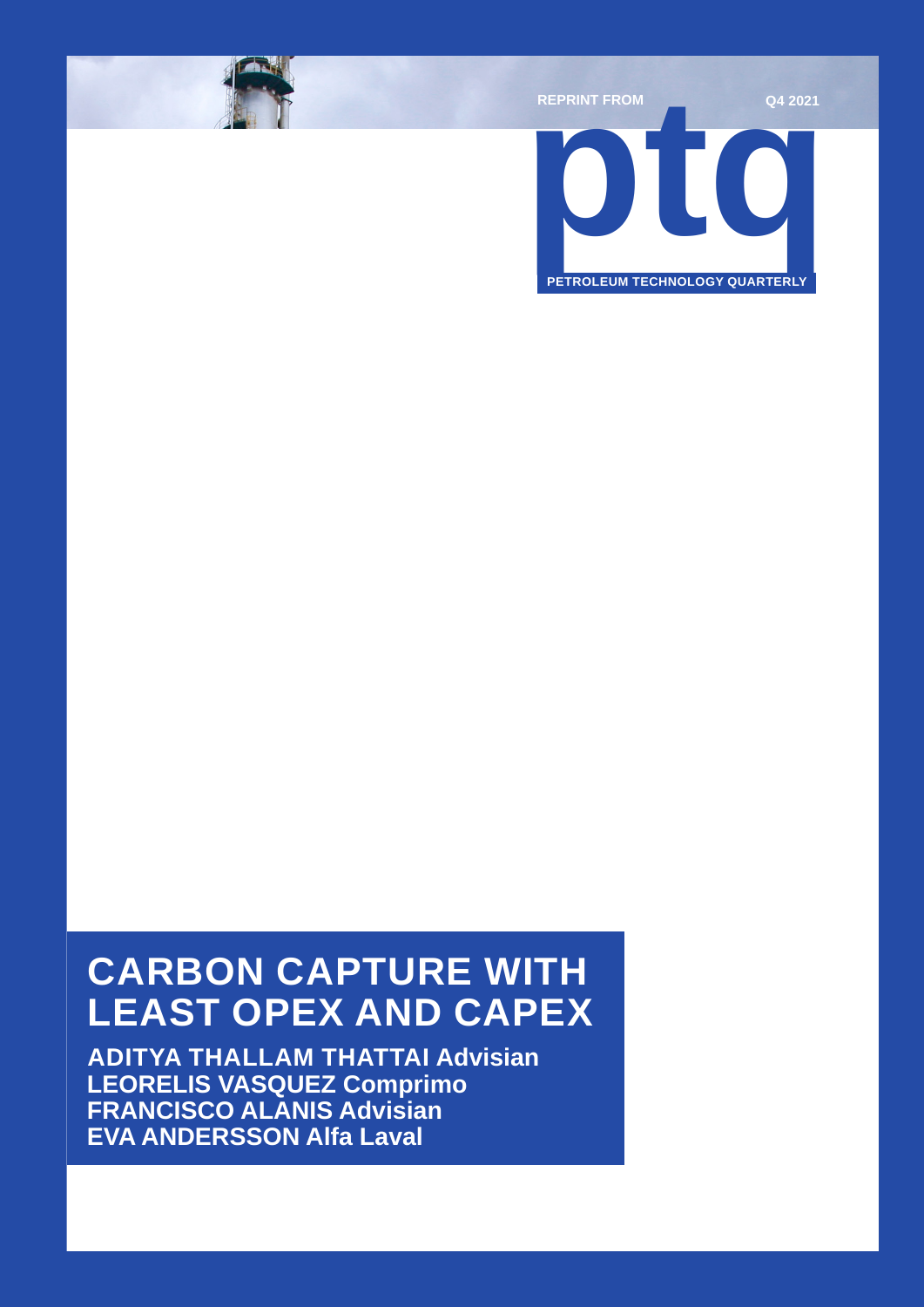# Carbon capture with least opex and capex

### **Recommendations on how to optimise the mass and heat balance of the process and equipment designs of a typical post-combustion CO2 capture unit**

**ADITYA THALLAM THATTAI** *Advisian* **LEORELIS VASQUEZ** *Comprimo* **FRANCISCO ALANIS** *Advisian* **EVA ANDERSSON** *Alfa Laval*

arbon or, more correctly, carbon dioxide  $(CO_2)$  capture is considered a key enabling technology option for industrial decarbonisation in order to meet the required  $CO<sub>2</sub>$  emission reductions for a 1.5°C development according to the Paris Agreement. The most commonly used process to remove CO<sub>2</sub> from industry flue gases and process streams is still a solvent based absorption/stripping system, as per the simplified process scheme shown in **Figure 1**. Various kinds of chemical solvents (basic amines, proprietary solvents, amine solvent blends) can be used for post-combustion  $CO_2$  capture.

Even if solvent based absorption/ stripping CO<sub>2</sub> capture processes have existed for more than 30 years, the capex and opex, such as specifically the steam consumption in the solvent stripper reboiler, have always limited the implementation of these processes in the market. With increased focus and interest to integrate new  $CO<sub>2</sub>$  capture units

|                                        | <b>Combined flue gas composition from</b> |  |
|----------------------------------------|-------------------------------------------|--|
| natural gas fired furnaces in refinery |                                           |  |
| <b>CDU and DHT processes</b>           |                                           |  |
|                                        | <b>Flue gas composition</b>               |  |
| Component                              | mass%                                     |  |
|                                        | 122                                       |  |

| CO <sub>2</sub>   | 12.3 |  |
|-------------------|------|--|
| $N_{2}$           | 71.8 |  |
| $O_{\frac{1}{2}}$ | 4.4  |  |
| $H_2$ O           | 10.3 |  |
| Argon             | 1.2  |  |
|                   |      |  |

#### **Table 1**

in existing industrial plants, additional optimisation of the process and equipment designs is required to make such investments more economically attractive and feasible.

In this study, several optimisations are presented for a typical post-combustion  $CO_2$  capture plant, using an open art activated MDEA solvent (42 wt% MDEA + 8 wt% PZ), recovering 376 000 t/y  $\text{CO}_2$  from combined refinery flue gases from crude distillation and diesel hydrotreatment gas fired furnaces, with a  $90\%$  CO<sub>2</sub> capture efficiency. For flue gas composition, see **Table 1**.

In general, the  $CO<sub>2</sub>$  capture efficiencies of solvent based absorption/stripping systems vary between 85% and 95%, but steam consumption at the stripper reboiler increases with higher  $CO<sub>2</sub>$  capture efficiency. For recoveries above 85%, there is a significant (exponential) increase in reboiler steam consumption. This means that there exists an optimum in selecting the  $CO<sub>2</sub>$  capture efficiency to minimise opex which typically depends on the financial targets of the organisation and the regulatory framework in the country of implementation. This optimisation has been excluded from this study.

The study has been carried out by developing and comparing two process designs, a base and an optimised design, for a new grassroots CO<sub>2</sub> capture plant, requiring investment in a new cooling water system and an on-purpose steam boiler. The optimisations are mainly based on utilising available waste heat and the full capac-



**Figure 1** Simplified process flow diagram of conventional solvent based absorption/stripping CO<sub>2</sub> capture process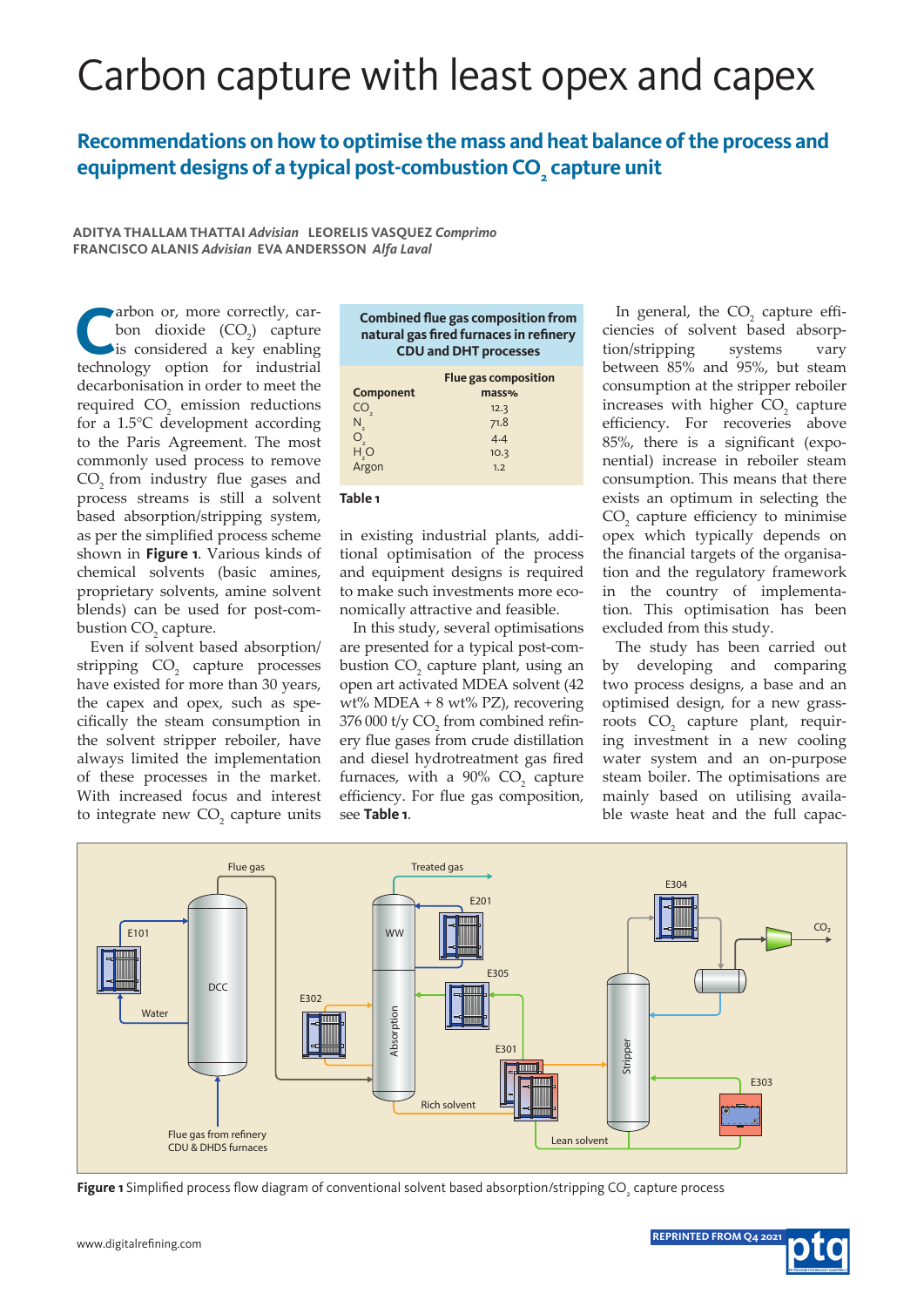

**Figure 2** Optimisation 1: waste heat recovery from flue gas to maximise steam generation to reduce steam boiler requirements and DCC equipment costs

ity of the heat transfer equipment, thereby improving the performance of the process in terms of energy efficiency, water management, and investment cost. For each optimisation, a cost-benefit analysis (CBA) is presented, covering costs with more than €5000 difference. On-stream availability of 365 days/year has been used in the calculations, and the results of the most interesting

optimisations are presented in the following sections.

#### **Optimisation 1: Waste heat recovery from flue gas**

In this optimisation, energy from the furnace flue gas is recovered upstream of the direct contact cooler (DCC) by implementing a waste heat recovery (WHR) system. This system generates a maximum of low pressure steam to be used as energy source in the stripper reboiler (E303), thereby reducing investment cost and fuel consumption in a new steam boiler.

This also reduces the investment cost in the DCC equipment since the flue gas will enter the DCC at a much lower temperature and thus lower volumetric flow rate.

The lower the flue gas inlet temperature to the DCC, the more steam is generated in the WHR system and the lower the boiler and the DCC investment cost.

A simplified process scheme is shown in **Figure 2**.

The limit to how much flue gas cooling can be achieved in the WHR system is set by the steam saturation pressure and temperature required in the stripper reboiler. It means, firstly, that the optimal stripper pressure must be set.

In a chemical solvent system, it is normally not optimal to reduce



**Figure 3** Compabloc reboilers operating in an FCC flue gas treatment plant

the stripper pressure as this means that more water is evaporated and a higher reboiler duty is required. In addition, this also means that increased capacity of the  $CO<sub>2</sub>$  compressor system downstream of the stripper is required. Instead, a higher stripper pressure is beneficial to both reduce the reboiler duty and the  $CO<sub>2</sub>$  compressor capacity.

On the other hand, higher stripper pressure means that the solvent will boil at a higher temperature and, since most  $CO<sub>2</sub>$  capture solvents are temperature sensitive, the optimal stripper pressure is therefore set by the maximum temperature allowed to avoid severe degradation of the solvent.

In this study, this means that a stripper pressure of 1.9 bara is selected, and the solvent boils at around 120°C.

The next step is to select a reboiler type that allows for minimal temperature difference between the boiling temperature of the solvent and the steam. For this, a welded plate heat exchanger called Compabloc is chosen (see **Figure 3**).

It is able to boil the solvent using only 3 bara steam, with a saturation temperature of around 133.5°C. In addition to maximising the amount of steam that can be generated in the WHR system, the low steam temperature also reduces the wall temperature in the reboiler. This, in combination with minimised hold-up time of the solvent and no dead zones in a Compabloc reboiler, reduces the risk of solvent degradation even further. Furthermore, the minimal hold-up volume allows for a quick response time to changes in operating parameters, such as at start-up and shutdown of the plant, and the corrugated plates provide efficient wetting of the heat transfer surface, thereby minimising the reboiler fouling tendency.

With only 3 bara steam required in the stripper

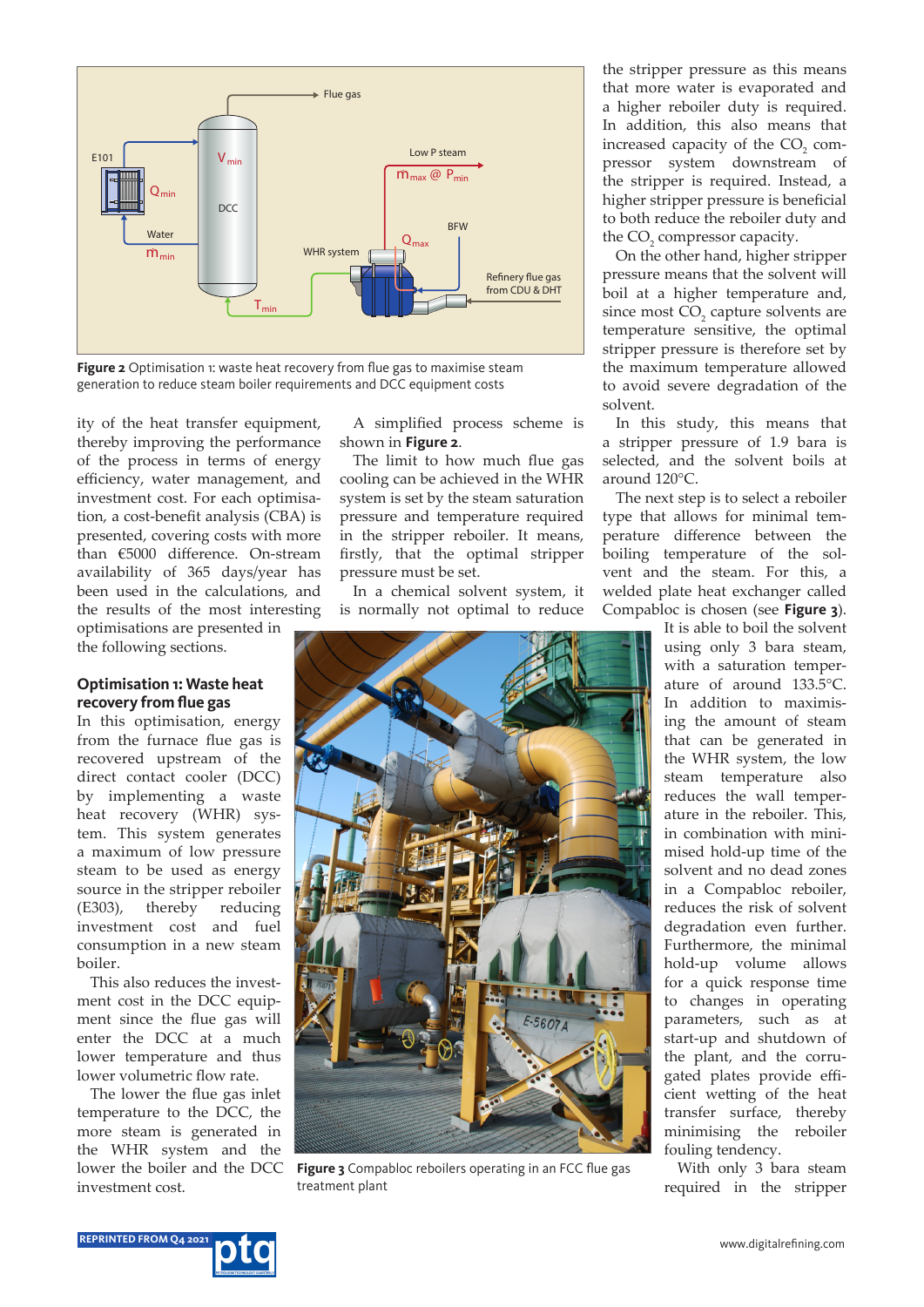reboiler, maximum energy is recovered from the flue gas, thereby generating around 40% of the steam required by the process. This reduces the size and fuel consumption of the on-purpose steam boiler while the investment cost in DCC equipment is minimised.

Another important benefit is reduced  $CO<sub>2</sub>$  emissions from the steam boiler, which works in favour of the investments in a  $CO<sub>2</sub>$  capture plant to reduce emissions to the atmosphere.

Generating 3 bara steam in the WHR system also means that the acid dew point can be avoided as the flue gas leaves the system at 140°C before entering the DCC. As such, the cost of the WHR system can also be reduced as no highgrade materials are required.

The WHR system selected must still provide maximal reliability to cool sufficiently the flue gases upstream of the DCC, and as such, a tailor engineered and optimised Aalborg solution with two smaller heat recovery boilers in parallel is selected. This both maximises the performance of the system and provides improved reliability in terms of boiler capacity redundancy. Such a WHR system can also be supplied as a modular solution, thereby minimising both cost and time for integration in the plant.

In addition to the investment cost of the WHR system, the stripper reboiler cost increases with the lower than normal temperature difference between the solvent and the steam. However, as per the CBA carried out (see **Table 2**), the increased capex of the WHR system and the larger reboiler size is by far offset by the annual savings in steam boiler fuel consumption and investment cost and reduced DCC equipment cost.

Another positive effect of this optimisation is the reduction of the quench water cooler (E101) duty by more than 50%. Subsequently, the cooling water requirement in this exchanger also reduces. Reduction in the cooling water requirement reduces the amount of cooling water make-up required as well as both the investment cost and operating cost of the cooling water sys-

#### **CBA for waste heat recovery from flue gas to maximise steam generation to reduce steam boiler requirements and DCC equipment cost**

| <b>Optimisation 1</b>                          |              |              |
|------------------------------------------------|--------------|--------------|
| <b>Benefits</b>                                | <b>Opex</b>  | Capex        |
|                                                | ('000 $f(y)$ | (3000)       |
| Steam boiler*                                  | - 3880       | $-1380$      |
| Steam boiler CO <sub>2</sub> emissions* - 1715 |              |              |
| DCC column                                     |              | $-3100$      |
| Quench water pump*                             | $-70$        | $-1200$      |
| Quench water piping                            |              | $-10$        |
| Quench water cooler, E101                      |              | $-25$        |
|                                                |              |              |
| Cost                                           | Opex         | <b>Capex</b> |
|                                                | ('000 $f(y)$ | (3000)       |
| <b>WHB</b>                                     |              | $+1400$      |
| <b>BFW</b> piping                              |              | $+350$       |
| Steam piping                                   |              | $+300$       |
| Stripper reboiler, E303                        |              | $+470$       |
| <b>Summary</b>                                 | - 5665       | $-3195$      |

\* For utility costs, €300/t FOE, €50/t CO $_{_2}$  emitted, and 5¢/kWh have been used. A boiler efficiency of 85% is used to estimate boiler fuel gas consumption and  $CO<sub>2</sub>$  emissions

#### **Table 2**

tem. These savings are not included in this CBA but in Optimisation 4, where the overall plant cooling water balance is studied.

In above CBA, only the reduced cost of the cooler itself is included.

#### **Optimisation 2: Maximum solvent cooling and heat recovery in the lean/rich interchanger**

Another possibility to reduce the steam consumption in the stripper reboiler is to optimise the absorption/stripping system itself. This can be achieved in two different ways.

Firstly, due to the relatively high  $CO<sub>2</sub>$  concentration in the flue gas (see full composition in **Table 1**), the  $CO<sub>2</sub>$  absorption step is highly exothermic, and the absorption efficiency is hence favoured by removing the heat of absorption. In a  $CO<sub>2</sub>$ capture plant, this is often done by splitting the absorption column into two sections of packed beds with an intermediate pumparound to cool the partially rich solvent with a water cooler (E302). This solution is included in the base design of the  $CO<sub>2</sub>$  capture plant studied. Both this intermediate absorber intercooler and the lean solvent cooler (E305) services are designed as plate heat exchangers.

However, in the optimised process design, the absorption effi-

ciency is further increased by utilising the full capacity of these plate heat exchangers. It means that a minimum temperature approach to the supply temperature of the cooling water has been used, thereby cooling both solvent streams to the lowest possible temperature before entering the absorption column. The resulting increased absorption efficiency of the solvent can be used either to increase the amount of  $CO<sub>2</sub>$  recovered or to reduce the amount of solvent circulating in the system. Both options reduce the amount of steam required in the stripper reboiler per recovered tonne of  $CO<sub>2</sub>$ . In this study, the option to reduce the solvent circulation rate was chosen, keeping the  $CO_2$  capture rate to 90 w/w%. Consequently, the amount of circulating solvent was reduced by 2.7%, thereby reducing the reboiler steam requirement by the same amount.

Maximising solvent cooling does not only have a positive effect on the energy efficiency of the process. In the top section of the absorption column, a water wash (WW) section is added to limit release of solvent via the treated flue gas to the atmosphere. With treated gas at a lower temperature leaving the absorption section of the column, the WW section is minimised, reducing the cost of all WW equipment and the amount of wash water required.

A second possibility to reduce the steam consumption of the stripper reboiler even further is to maximise energy recovery in the lean-rich solvent interchanger (E301). In this service, the use of plate heat exchangers is already industry standard but very often again it is seen that the processes are not optimised for the full capacity of such exchangers.

By minimising the cold approach temperature or, in the case of rich solvent vaporisation, the internal pinch point, rich solvent is heated to a higher temperature before entering the stripper column, thereby reducing the steam requirement in the stripper reboiler. In this study, maximising the energy recovery in this heat recovery service reduced

**REPRINTED FROM Q4 2021 REPRINTED FROM Q4 2021** www.digitalrefining.com www.digitalrefining.com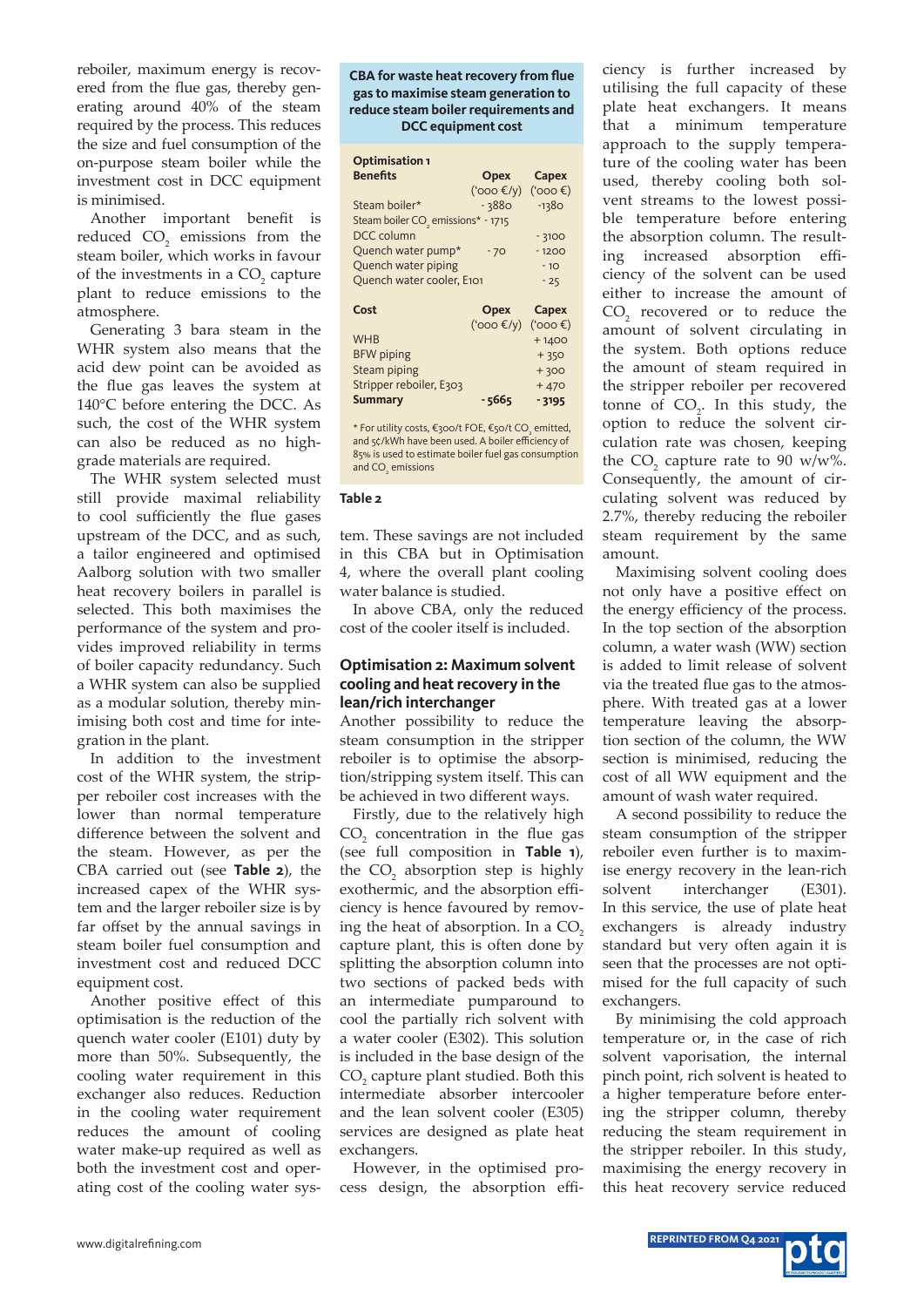the reboiler steam requirement by an additional 2.9%.

Recovering more energy from the lean solvent also means reducing the heat duty in the lean solvent cooler. In this study, however, that benefit was more or less fully offset by maximising the cooling of the solvent by minimising the approach temperature to the supply temperature of the cooling media, as described in the section above.

A simplified process scheme with all of these optimisations is shown in **Figure 4**.

While the advantages of using plate heat exchangers in lean/rich interchanger service are undisputed, the optimal choice of plate heat exchanger type is not always obvious.

The most widely used plate heat exchanger type in this service is still the gasketed plate heat exchanger. However, when the temperature approach is minimised, these exchangers have a limit to how much heat transfer area can fit into a single frame; multiple parallel items are required, which is very plot space consuming. In this study, process optimisation with maximal energy recovery from lean solvent requires six parallel gasketed plate heat exchangers, with a total plot space of  $17 \times 6$  m, including service space.

An alternative solution could instead be to use a welded type plate heat exchanger called Packinox (see **Figure 5**). Such an exchanger could still fit the optimised energy recovery service in a single exchanger of only 4 x 4 m plot space, including service space. On the other hand, this exchanger would be 17 m tall, while the gasketed plate exchangers are only 3.2 m tall. Additionally, the investment cost in a single Packinox exchanger is higher compared to multiple gasketed plate heat exchangers. In the optimised energy recovery case of this study, the Packinox exchanger becomes almost 2.5 times more expensive.

As such, the total installed cost (TIC) of the lean/rich solvent interchangers must be carefully evaluated, including both the cost of the exchangers themselves plus



**Figure 4** Optimisation 2: maximum solvent cooling and heat recovery in the lean/rich interchanger to minimise steam boiler requirements and WW equipment cost

the plot space and piping required for single vs multiple parallel items.

Another parameter to consider



**Figure 5** Packinox exchanger operating as lean/rich solvent interchanger, maximising energy recovery in a single exchanger, requiring minimal plot space

is the life cycle cost and reliability of the heat exchanger investment. As the Packinox exchanger requires no gasket replacement, spare parts cost and risk of solvent leak to atmosphere are minimised with this option. For some solvents, a gasket-free interchanger is even required since the gasket compatibility is very limited.

On the other hand, the reliability of the gasketed solution can be increased by adding one or several spare items to the battery of exchangers.

In summary, the choice of plate heat exchanger type depends on investment vs maintenance budget, plot space availability and preferred solution for maximal equipment reliability.

In the CBA of this study, the gasketed plate heat exchanger option is used.

As **Table 3** shows, the savings in steam boiler fuel consumption and investment cost and reduced WW equipment cost easily offset the increased cost of designing the plate heat exchangers with a minimal temperature approach to the supply temperature of the cooling media, while the closer temperature approach of the lean/rich solvent interchanger accounts for a larger capex increase. However, in total, the cost increase is paid back in around three months. Additionally, as fuel reduction in the steam boiler again reduces the amount of  $CO<sub>2</sub>$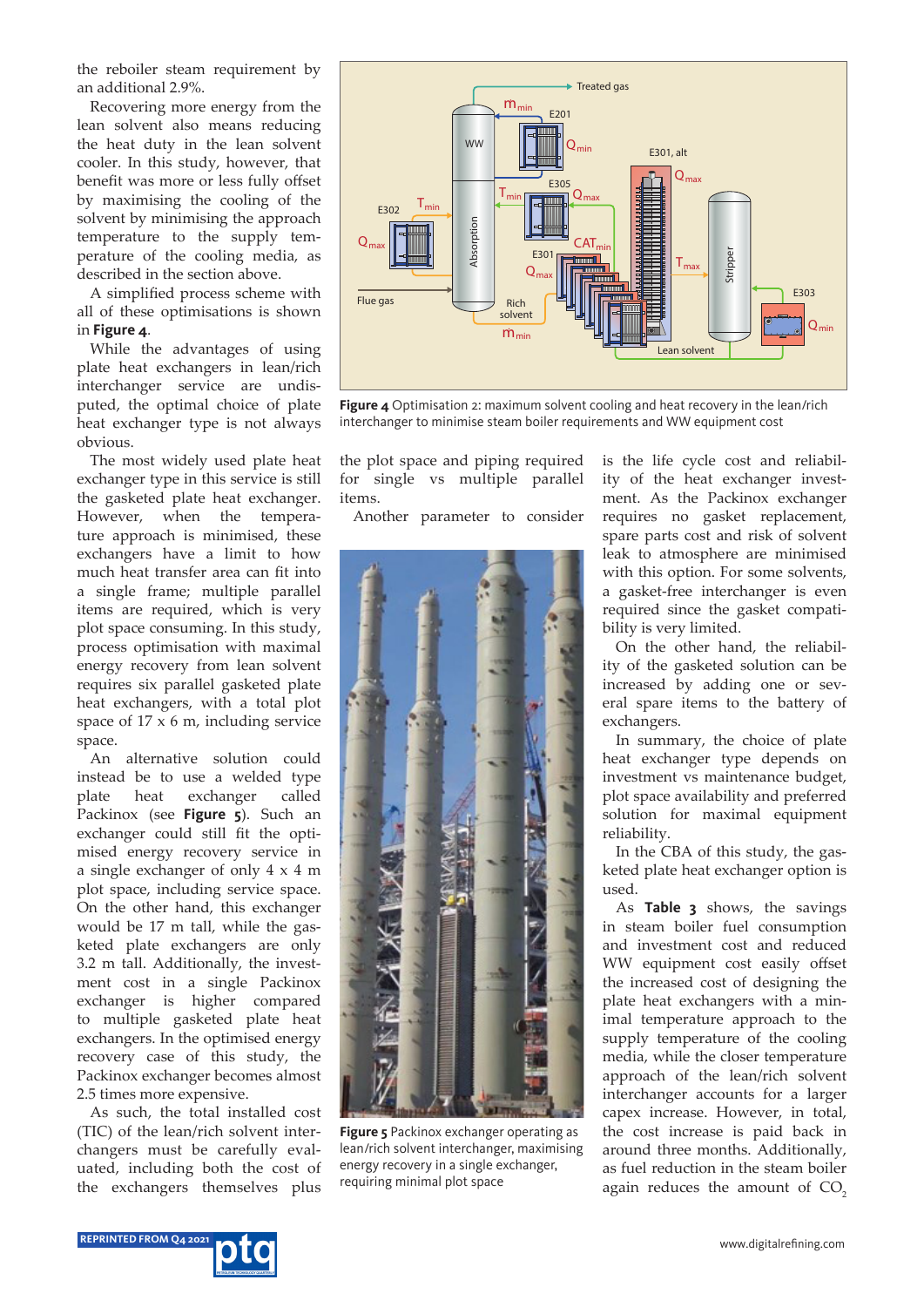

**Figure 6** Optimisation 3: maximum condensing and interstage cooling in CO<sub>2</sub> compressor system to reduce operating and investment cost

emitted to the atmosphere, investment in the  $\mathrm{CO}_2^{}$  capture plant is further justified.

#### **Optimisation 3: Maximum condenser and interstage cooling in a CO2 compressor system**

This optimisation shows how the performance of the CO<sub>2</sub> compressor stage is improved by maximising the capacity of the  $CO<sub>2</sub>$  condenser downstream of the stripper, E304, and the compressor interstage coolers. As a six-stage compression system is used in the study, there are six interstage coolers, E501 to E506, before the CO<sub>2</sub> stream is sent for final drying before storage or other  $11S<sub>P</sub>$ 

Again, plate heat exchangers are being used in all of these condensing and cooling services to maximise the cooling of vapours, utilising lowest possible temperature approach to the supply temperature of the cooling media. For the two last compression interstage coolers (E505 and E506), the operating pressure is too high for gasketed plate heat exchangers, and instead welded plate heat exchangers of Compabloc type are being used.

A simplified process scheme is shown in **Figure 6**.

By maximising the cooling of CO<sub>2</sub> vapours in the stripper condenser, water vapour mass flow to the compression system is reduced by more than 30%, which reduces both the investment and operating costs of the compression package itself and

the cooling duty in all the interstage coolers.

Maximising CO<sub>2</sub> vapour cooling in all the interstage coolers further reduces water mass flow and maximises the vapour density in all the compressor stages, thereby additionally reducing the required compression capacity.

In this study, the compression package total power consumption is reduced by 2.9%.

On the other hand, maximising cooling and condensing in all these exchangers by minimising the tem-

**CBA for maximum solvent cooling and heat recovery in the lean/rich interchanger to minimise steam boiler requirements and WW equipment cost**

| <b>Optimisation 2</b>                         |                                                |            |
|-----------------------------------------------|------------------------------------------------|------------|
| <b>Benefits</b>                               |                                                | Opex Capex |
|                                               | $(300)$ (V) $(400)$                            |            |
| Solvent reclaimer                             |                                                | $-35$      |
| Steam boiler*                                 | $-525$                                         | $-160$     |
| Steam boiler CO <sub>2</sub> emissions* - 235 |                                                |            |
| WW pump*                                      | $-15$                                          | $-400$     |
| <b>WW piping</b>                              |                                                | $-5$       |
| WW cooler, E201                               |                                                | $-5$       |
| Cost                                          | <b>Opex</b> Capex                              |            |
|                                               | $('000 \t\mathcal{E}/y) ('000 \t\mathcal{E}))$ |            |
| Interstage cooler, E302                       |                                                | $+20$      |
| Lean solvent cooler, E305                     |                                                | $+30$      |
| L/R interchanger, E301                        |                                                | $+760$     |
|                                               |                                                |            |
| <b>Summary</b>                                | $-775$                                         | $+205$     |

\* For utility costs, €300/t FOE, €50/t CO $_{_2}$  emitted, and 5¢/kWh have been used. A boiler efficiency of 85% is used to estimate boiler fuel consumption and gas firing to estimate CO<sub>2</sub> emissions

**Table 3**

perature approach to the supply temperature of the cooling media increases the cost of the exchangers.

As can be seen in **Table 4**, the saving in investment cost of the compression system more or less equals the cost increase of the heat exchangers, while the reduced power consumption of the compressor system makes this optimisation economically attractive.

The pure  $CO<sub>2</sub>$  stream delivered to storage or other use must typically have a low moisture content of less than 250 ppm or, in some cases, even less than 10 ppm.

This is normally achieved by adding a drying system (glycol based or a molecular sieve) downstream of the compression system.

By maximising the cooling in all the interstage coolers, the moisture content in the  $CO<sub>2</sub>$  stream sent for final drying is also reduced by more than 30%, which is beneficial in reducing the size and cost of the drying system. This additional benefit has not been included in the CBA.

#### **Optimisation 4: Minimising process (demineralised) and cooling water requirements**

In times when water resources are increasingly scarce, it is important to also valorise the water use of any new investment made. In this optimisation, both the process water requirements and the use of cooling water are studied in more detail.

**REPRINTED FROM Q4 2021 REPRINTED FROM Q4 2021** www.digitalrefining.com www.digitalrefining.com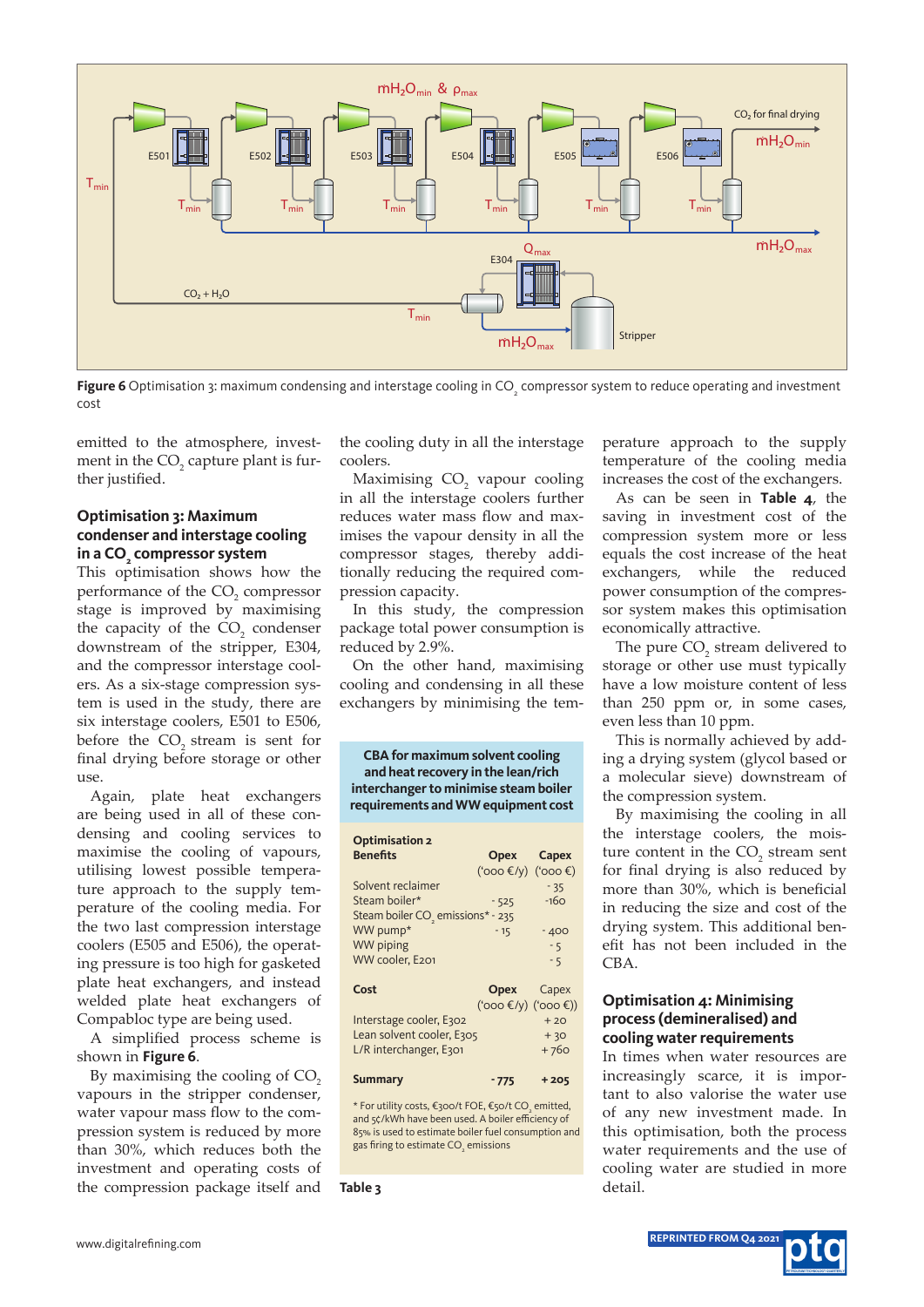**CBA for maximum condensing and interstage cooling in CO2 compressor system to reduce operating and investment cost** 

| <b>Optimisation 3</b><br><b>Benefits</b>                    | <b>Opex</b>                       | Capex           |
|-------------------------------------------------------------|-----------------------------------|-----------------|
| Compressor package*                                         | $(3000)$ $(1)$ $(1)3000$<br>$-35$ | $-350$          |
| Cost                                                        | Opex<br>$(3000)$ $(1)$ $(1)3000$  | Capex           |
| Stripper condenser, E304<br>Interstage cooler, E501-6       |                                   | $+90$<br>$+205$ |
| <b>Summary</b><br>* For utility costs, 5¢/kWh has been used | $-35$                             | $-55$           |

#### **Table 4**

**Optimisation 4a: Minimising process (demineralised) water make-up**

In a  $CO<sub>2</sub>$  capture plant, the amount of make-up process water required is mainly dictated by the amount of water leaving the absorption column with the treated flue gas. A lower temperature of the treated flue gas changes its dew point, reducing the amount of water in the saturated gas.

Maximising cooling of the solvent, both in the lean solvent and the interstage coolers, as in Optimisation 2, also means that the treated flue gas leaves the absorption section of the column at a lower temperature, reducing the amount of water leaving with it.

In this Optimisation 4, the temperature of the treated flue gas is reduced even further, to minimise the amount of water leaving the

process. This is done by also maximising the cooling duty of the wash water cooler, E201, in the washing stage of the absorption column, using the closest possible temperature approach to the supply temperature of the cooling media.

Both these optimisations mean that 82% more water is condensed from the flue gas.

A simplified process scheme is shown in **Figure 7**.

Combining all optimisations in this study and comparing the process water balance between the base and the optimised process designs, the amount of make-up water required is in total reduced by 98%, making the  $CO<sub>2</sub>$  capture process in the optimised case more or less self-sufficient in process water.

On the other hand, maximising the cooling duty of the wash water cooler increases the cost of this exchanger. **Table 5** outlines the CBA based on savings in process make-up water consumption vs the increased cost of the wash water cooler, showing a pay-back time of this optimisation in only three months.

This CBA does not include the positive effect on the solvent removal efficiency of the wash water section. With a lower flue gas temperature from the wash water section of the absorption column, the amount of entrained solvent is also minimised, something which both reduces the cost of the make-up solvent required as well as having a positive effect on the environment.



**Figure 7** Optimisation 4: maximising flue gas cooling to minimise process make-up water requirement

#### **CBA for maximising flue gas cooling to minimise process make-up water requirement and cost**

| Optimisation 4a<br><b>Benefits</b><br>Make-up water*                                       | Opex Capex<br>$(300)$ (V) $(400)$<br>$-60$               |       |  |
|--------------------------------------------------------------------------------------------|----------------------------------------------------------|-------|--|
| Cost<br>Wash water cooler, E202                                                            | Opex Capex<br>$(900 \text{ (by)}$ ('000 $\text{ (by)}$ ) | $+15$ |  |
| - 60<br><b>Summary</b><br>$+15$<br>* For DM water costs, €1.5/m <sup>3</sup> has been used |                                                          |       |  |

#### **Table 5**

#### **Optimisation 4b: Minimising cooling water requirements**

The last optimisation covered in this article concerns the amount of cooling water required by the process. As previous optimisations have shown, several water coolers are used in the study, namely DCC quench water cooler (E101), wash water cooler (E201), lean solvent and interstage coolers (E305 and E302), stripper overhead condenser (E304), and all the compressor interstage coolers (E501 to E506). As in earlier sections, all of these exchangers are designed as plate heat exchangers and, in the base case scenario, they require a total amount of 6890 t/h of cooling water, removing a total 80 MW of process heat from the various streams.

With all of the optimisations included, the total cooling water requirement of same plate heat exchangers is reduced by 27% as the heat duty in specifically the DCC quench water cooler is reduced by more than 50%. Such a reduction in cooling water flow and cooling tower duty have a positive effect on the amount of make-up water required in the cooling water loop, as well as on the investment cost of the cooling water system itself. These are savings not included in previous CBAs, which increases the economical attractiveness of these optimisations even further.

In order to further reduce the cooling water requirement, another optimisation has been carried out. As plate heat exchangers are fully counter-current flow equipment, these exchangers easily handle

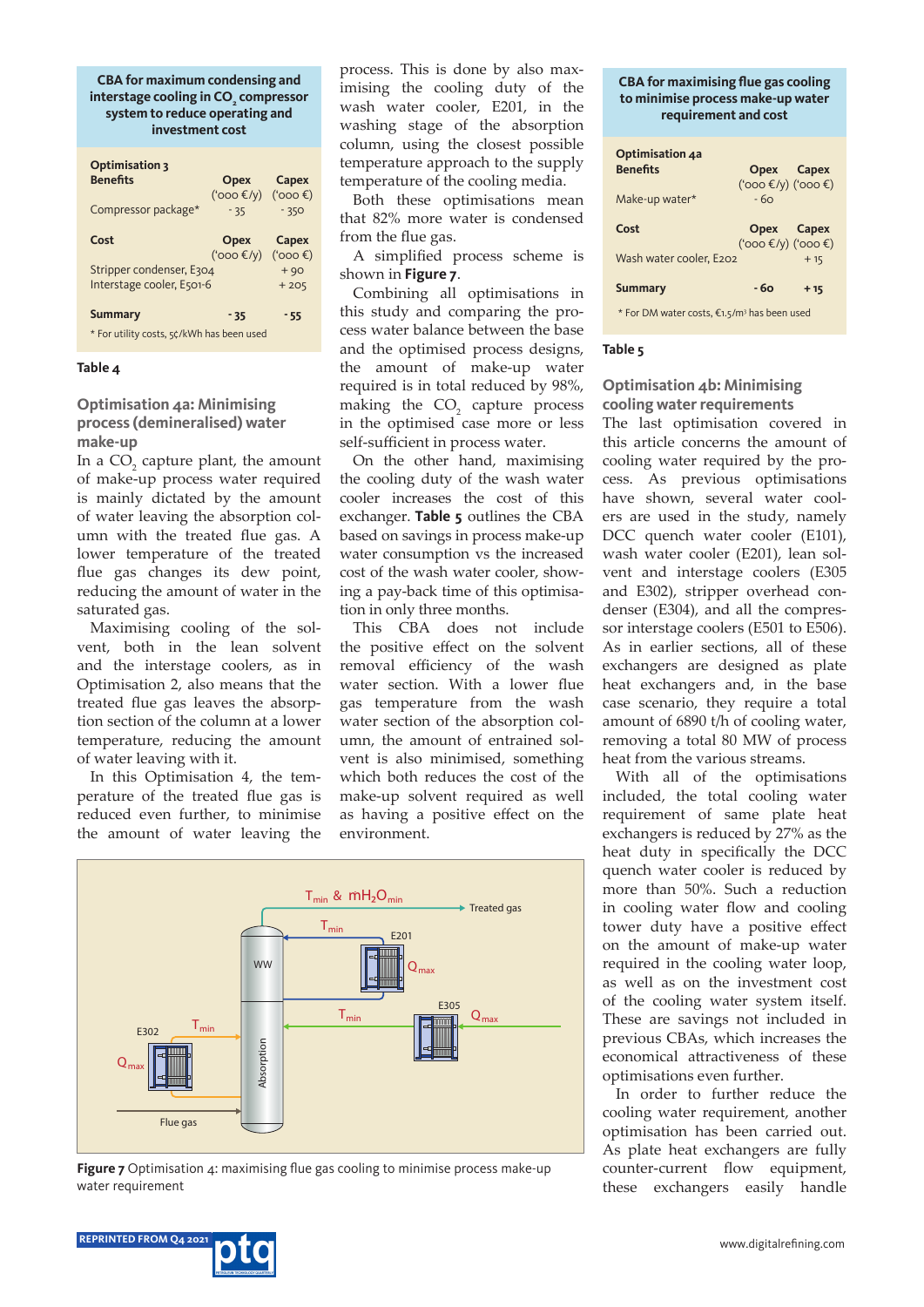crossing temperature programmes. This means that the cooling water return temperature to the cooling tower can be maximised, while still providing maximised cooling of the process streams.

In this optimisation, the temperature difference between cooling water inlet and outlet temperature is increased from 10°C to 15°C in all process coolers except for in the compressor interstage coolers. This means that the overall cooling water requirement of the process is reduced by additionally 31%. Since this optimisation does not reduce the heat duty of the cooling tower, the make-up water requirements to the cooling water loop is not reduced nor is the investment cost or operating cost of the cooling tower itself. However, the cooling water pump and piping costs are further reduced with the lower amount of cooling water circulating.

One would believe that a higher return temperature of the cooling water increases the size and the cost of the heat exchangers as the LMTD of the cooling services is reduced. However, since the cooling water flow in most of these cooling services is much larger than the process stream flow, most of these gasketed plate heat exchangers require more plates to increase the number of heat transfer channels and thereby reduce the pressure drop on the cooling water side.

When the cooling water return temperature is maximised, the cooling water flow is reduced and the number of plates can actually be reduced. It means that the more symmetric flow rates compensate for the reduced LMTD and smaller

#### **CBA for minimising cooling water requirements by all above optimisations and maximising the return temperature of the cooling water**

| Optimisation 4b            |                       |        |
|----------------------------|-----------------------|--------|
| <b>Benefits</b>            | <b>Opex</b>           | Capex  |
| (all optimisations)        | (' $000 \text{E/y}$ ) | (3000) |
| Make-up water*             | $-360$                |        |
| Make-up water treatment*   | $-40$                 |        |
| Waste-water treatment*     | - 80                  |        |
| Cooling water tower*       | $-105$                | $-850$ |
| Cooling water pump*        | $-155$                | $-110$ |
| Cooling water piping       |                       | $-400$ |
|                            |                       |        |
| <b>Additional benefits</b> | <b>Opex</b>           | Capex  |
| (max CW return T)          | (' $000 \text{E/y}$ ) | (3000) |
| Cooling water pump*        | $-200$                | $-110$ |
| Cooling water piping       |                       | $-600$ |
| Heat exchangers, E101,     |                       |        |
| E202, E302, E304 and E305  |                       | $-15$  |
|                            |                       |        |
| <b>Summary</b>             | $-940$                | - 2085 |

\* For utility costs, €1/m<sup>3</sup> cooling water and wastewater, €1000/m<sup>3</sup> /y cooling water treatment chemicals, and 5¢/ kWh have been used

#### **Table 6**

and less costly heat exchangers can be used, making this last optimisation a very interesting solution to reduce the plant investment and operating cost, as can be seen in the CBA in **Table 6**.

#### **Conclusion**

In this article, consultants and engineers from Advisian and Comprimo (both part of Worley) and Alfa Laval share recommendations on how to optimise the mass and heat balance of the process and equipment designs of a typical post-combustion  $CO<sub>2</sub>$  capture unit in order to minimise opex and capex for a new grassroots plant requiring investment in a new cooling water sys-

| CBA for all optimisations covered by this study |                                          |         |                                         |
|-------------------------------------------------|------------------------------------------|---------|-----------------------------------------|
| <b>Summary</b>                                  | Capex (' $oo \in (y)$ Opex (' $oo \in$ ) |         | Reduction in cost of capture $(E/ tCO)$ |
| Optimisation 1                                  | $-5665$                                  | $-3195$ | 16                                      |
| Optimisation 2                                  | $-775$                                   | $+205$  | 2.0                                     |
| Optimisation 3                                  | $-35$                                    | $-55$   | O.11                                    |
| Optimisation 4a                                 | $-60$                                    | $+15$   | O.16                                    |
| Optimisation 4b                                 | $-945$                                   | $-2085$ | 3.2                                     |
| <b>Summary</b>                                  | - 7480                                   | $-5115$ | 21.5                                    |

\*This CBA also includes a calculation for reduced cost of capture/t CO<sub>2</sub>. It is calculated using an interest rate on investments of 10% and a depreciation of 20 years

#### **Table 7**

tem and in a new on-purpose steam boiler. On-stream availability of 365 days each year is used in the CBA studies. Only major savings and costs have been presented in this paper and costs with less than €5000 difference have been omitted.

The optimisations show that:

1: The stripper reboiler fresh steam consumption can be reduced by around 40%, by utilising a reboiler type that can operate with a close temperature approach, and generating a maximum of steam by cooling the flue gas upstream of the DCC in a waste heat recovery system. This also reduces the Opex and Capex of DCC equipment.

2: Stripper reboiler steam consumption can be further reduced by up to 6% by maximising solvent cooling and heat recovery in the lean/rich solvent interchanger in optimised plate heat exchanger designs. This also reduces the opex and capex of the WW section in the absorption tower.

3: Total compressor power consumption can be reduced by almost 3% by maximising condensing and interstage cooling of the  $CO<sub>2</sub>$  stream in optimised plate heat exchanger designs. This also reduces the moisture content in the  $CO<sub>2</sub>$  stream sent for final drying.

4: Make-up water requirement is reduced by almost 98%, mainly by maximising treated flue gas cooling, and cooling water consumption is reduced by about 50%, by implementing all of these optimisations and by maximising the return temperature of the cooling water in optimised plate heat exchanger designs. This also reduces the opex and capex of cooling water equipment and reduces the amount of solvent lost to atmosphere.

**Table 7** shows that all of these optimisations provide attractive savings in opex and capex, in most cases outnumbering the increased cost of additional or more efficient heat exchanger equipment.

From this table, it is also clear that Optimisation 1 has by far the most positive impact on reducing the  $\cos t$  of  $CO<sub>2</sub>$  capture and therefore seems the most attractive solution to implement.

However, it should not be forgotten that: